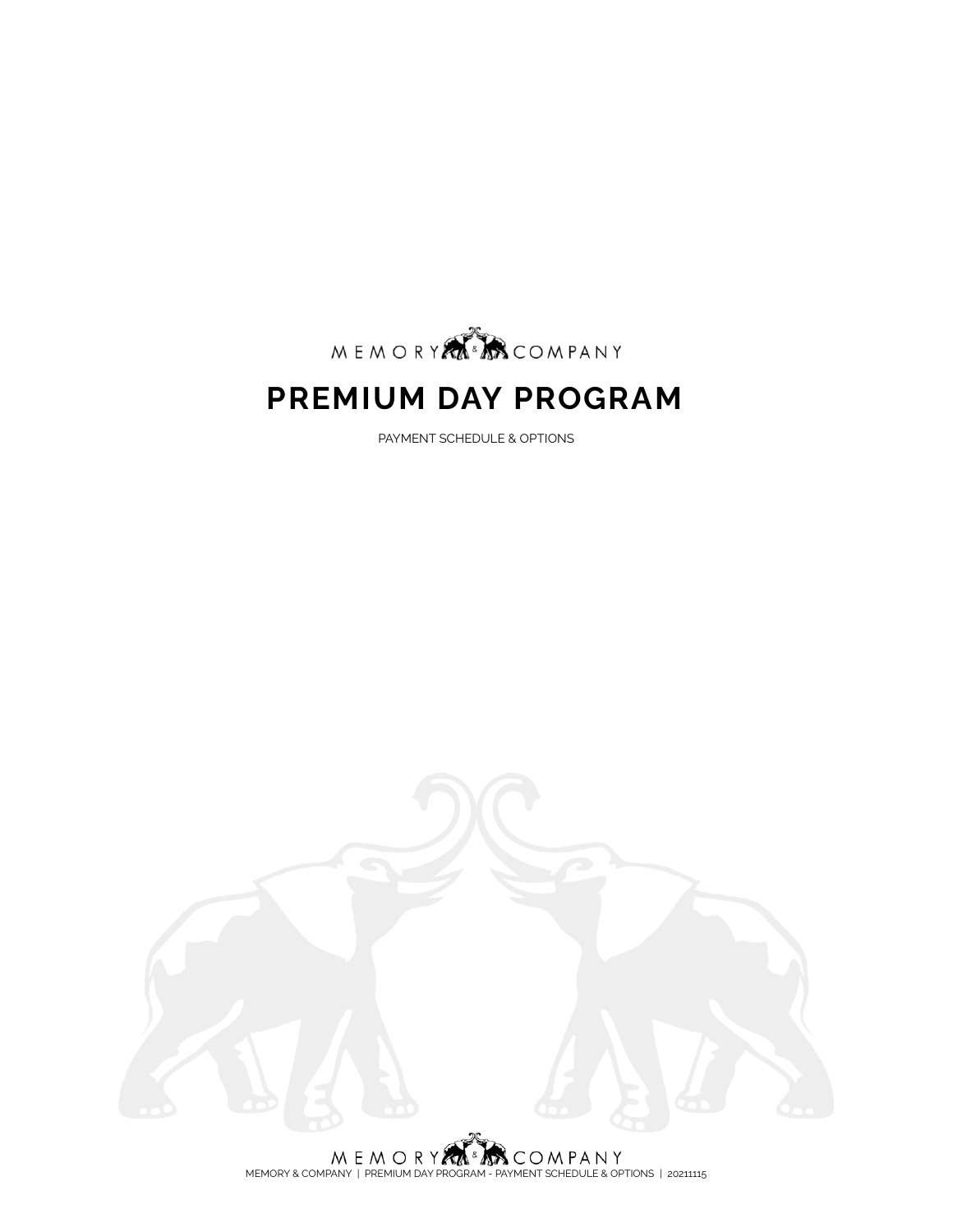## **GENERAL**

- All Premium Day Program plans are HST exempt and tax deductible
- Members must attend a **free** four-hour visit at our Club prior to booking date, to ensure appropriateness in our environment, or allow a nurse assessment visit if unable to attend our Day Program prior (current Members and reoccurring Members who have visited in the past three months and have had no significant health changes do not required an additional assessment)
- **Statutory Holidays are not included** in plans, however can be booked two weeks in advance and is subject to additional \$100 surcharge

#### **PAYMENT**

Payment can be made by the following manner:

- Pre-Authorized Debit (authorization form and banking information required)
- Cheque to Memory & Company
- e-transfer to:
	- o pay.markha[m@memoryandcompany.com,](mailto:info@memoryandcompany.com) or
	- o pay.oakville@memoryandcompany.com
- Credit card (3% administrative fee applies)

Add-on services will be billed on the next billing cycle unless purchased up-front.

Fixed plans are pro-rated on the first month to synchronize billing with the first-of-themonth.

#### **CANCELLATION**

Fixed plans require one-month cancellation notice. A one-month deposit, due upon registration, will be applied to your final month upon notice given.

There are no refunds on days remaining on Flex plans unless approved on a case-by-case basis by the Director of Operations or Executive Director.

#### **NO SHOW**

Memory & Company is a bespoke service. We staff and prepare for your arrival. If you cannot attend on your booked day, please pre-arrange a substitute day for Fixed plans, or cancel with 24-hour notice for Flex plans. No shows will be debited as though you attended.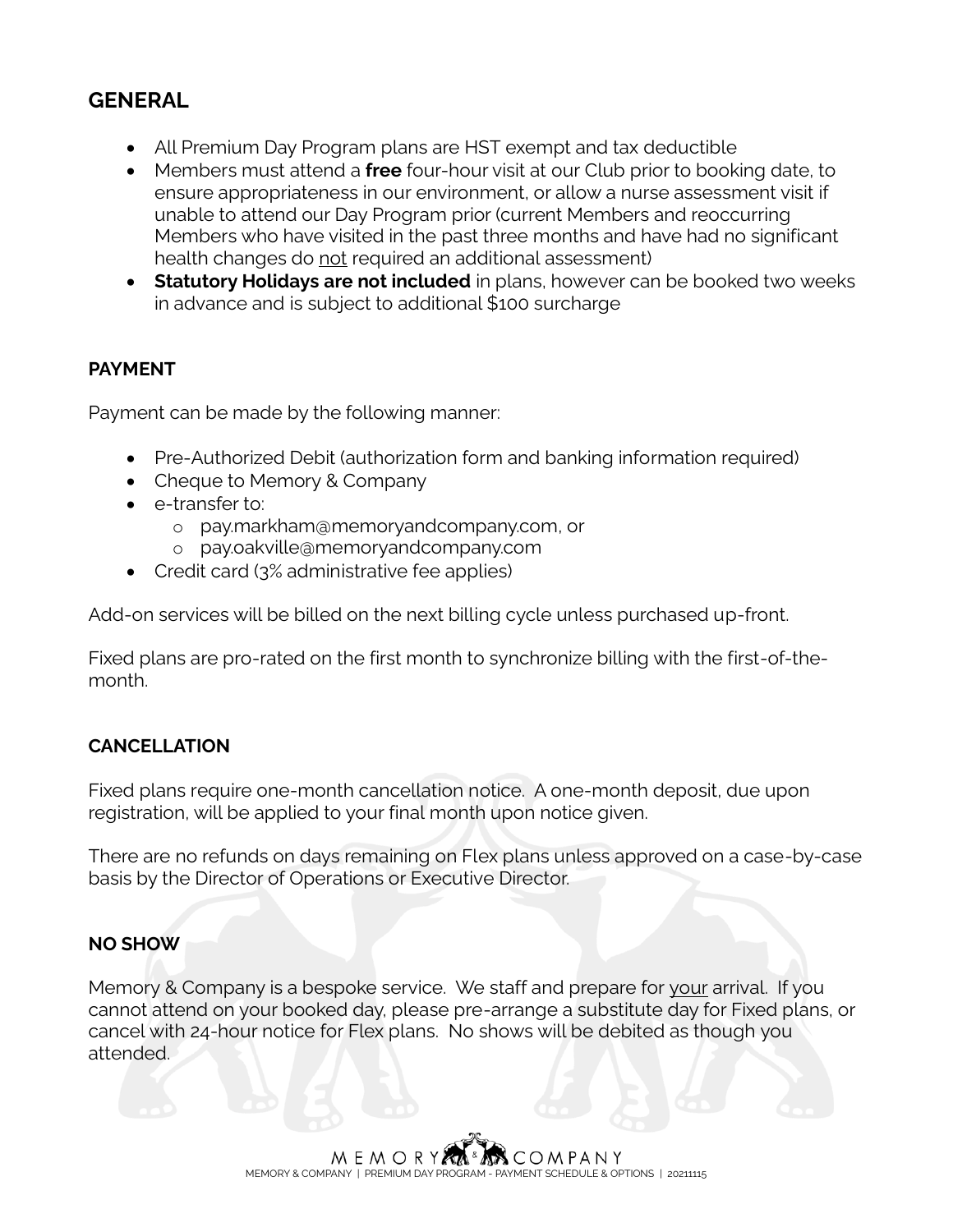### **FIXED PLANS**

- Fixed plans are based on, and billed monthly
- Fees are calculated based 4.33 weeks per month

*(52 weeks per year) / (12 months per year) = 4.33 weeks per month*

#### **FULL-DAY FIXED MEMBERSHIP**

- 7 a.m. to 6 p.m.
- Extend by the hour, up to 10 p.m. (see "EXTEND BY THE HOUR" section below)
- Extend to overnight stay (ask about our Respite Hotel stay which already includes our Premium Day Program)
- Attend on selected day(s) of the week
- One-month commitment
- Includes breakfast and lunch, drinks, snacks, nursing support, medication administration, programs and activities
- Ask us about add-on services

| <b>Number of Days</b> | <b>Level 1</b> (monthly) | Level 2 (monthly) | Level 3 (monthly) |
|-----------------------|--------------------------|-------------------|-------------------|
| 1 day per week        | \$524                    | \$762             | \$1,000           |
| 2 days per week       | \$1,024                  | \$1,500           | \$1,977           |
| 3 days per week       | \$1,500                  | \$2,215           | \$2,929           |
| 4 days per week       | \$1,953                  | \$2,905           | \$3,858           |
| 5 days per week       | \$2,382                  | \$3,572           | \$4,763           |
| 6 days per week       | \$2,786                  | \$4,215           | \$5,644           |
| 7 days per week       | \$3,167                  | \$4,834           | \$6,502           |

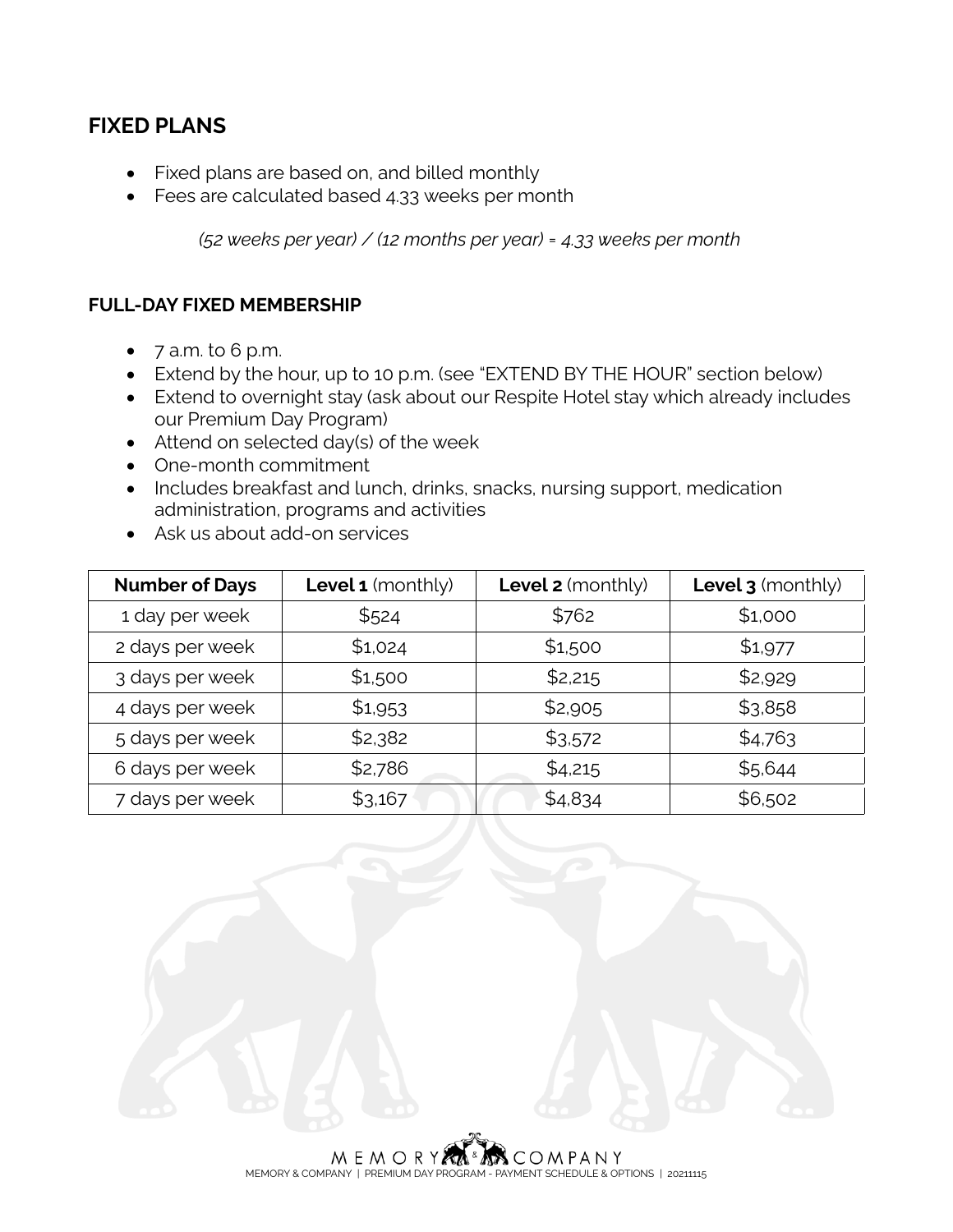#### **FOUR-HOUR FIXED MEMBERSHIP**

- Choose any four-hour block between 7 a.m. to 10 p.m.
- Extend by the hour, up to 10 p.m. (see "EXTEND BY THE HOUR" section below)
- Extend to overnight stay (ask about our Respite Hotel stay which already includes our Premium Day Program)
- Attend on selected day(s) of the week
- One-month commitment
- Includes breakfast, lunch, or dinner, drinks, snacks, nursing support, medication administration, programs and activities
- Ask us about add-on services or if you consistently require more than four hours

| <b>Number of Days</b> | <b>Level 1</b> (monthly) | <b>Level 2</b> (monthly) | Level 3 (monthly) |
|-----------------------|--------------------------|--------------------------|-------------------|
| 1 day per week        | \$329                    | \$416                    | \$502             |
| 2 days per week       | \$649                    | \$823                    | \$996             |
| 3 days per week       | \$961                    | \$1,221                  | \$1,481           |
| 4 days per week       | \$1,264                  | \$1,611                  | \$1,957           |
| 5 days per week       | \$1,559                  | \$1,992                  | \$2,425           |
| 6 days per week       | \$1,845                  | \$2,364                  | \$2,468           |
| 7 days per week       | \$2,122                  | \$2,727                  | \$3,334           |

#### **EXTEND BY THE HOUR**

- Extend "Full-Day" or "Four-Hour" plans on days that you need, up to 10 p.m.
- Additional meals can also be purchased

|                 | Level 1 | Level 2 | Level 3 |
|-----------------|---------|---------|---------|
| Per hour        | \$17.50 | \$22.50 | \$27.50 |
| Additional meal | \$15    | \$15    | \$15    |

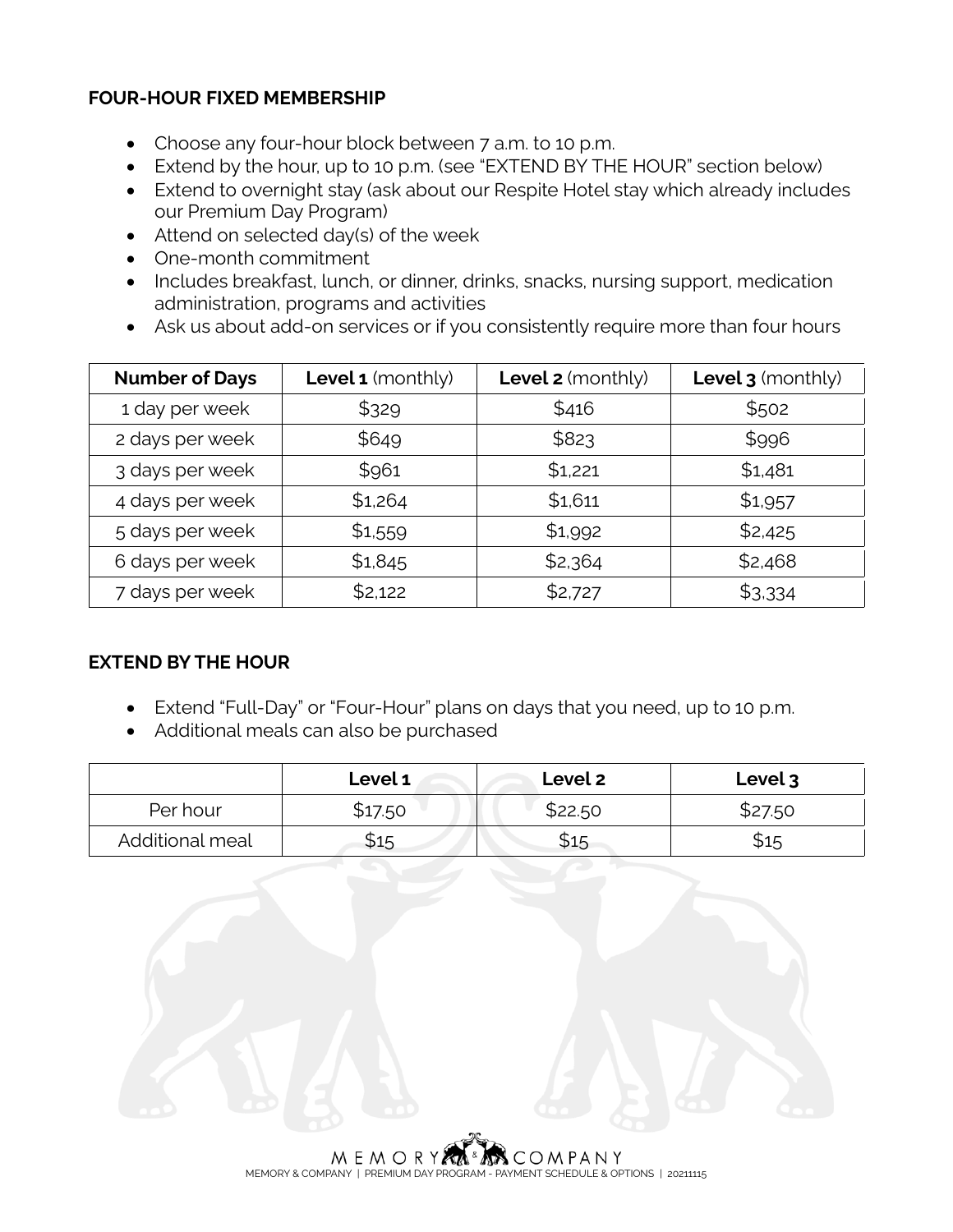## **FLEX PLANS**

- Pick and choose days to suit your schedule
- Minimal commitment to see if Memory & Company is the right fit for you
- Bookings require 24-hour notice, based on first-come-first-serve, and subject to availability (book in advance to avoid disappointment)
- Cancellations require 24-hour notice
- Remaining days on Flex plans can be converted to Fixed plans at any time
- Payment due in full upon registration
- If care levels change, remaining days on Flex plans will be subject to additional fees to reflect care level needs
- Plan expires after 12 months of first booking and are non-transferable

#### **FULL-DAY FLEX MEMBERSHIP**

- $\bullet$  7 a.m. to 6 p.m.
- Extend by the hour, up to 10 p.m. (see "EXTEND BY THE HOUR" section below)
- Extend to overnight stay (ask about our Respite Hotel stay which already includes our Premium Day Program)
- Includes breakfast, lunch, and/or dinner, drinks, snacks, nursing support, medication administration, programs and activities
- Ask us about add-on services

| <b>Number of Days</b> | <b>Level 1</b> | Level 2 | Level 3 |
|-----------------------|----------------|---------|---------|
| 5-day package         | \$1,045        | \$1,320 | \$1,595 |
| 10-day package        | \$2,000        | \$2,550 | \$3,100 |
| 30-day package        | \$5,250        | \$6,750 | \$8,250 |



MEMORY & COMPANY | PREMIUM DAY PROGRAM - PAYMENT SCHEDULE & OPTIONS | 20211115